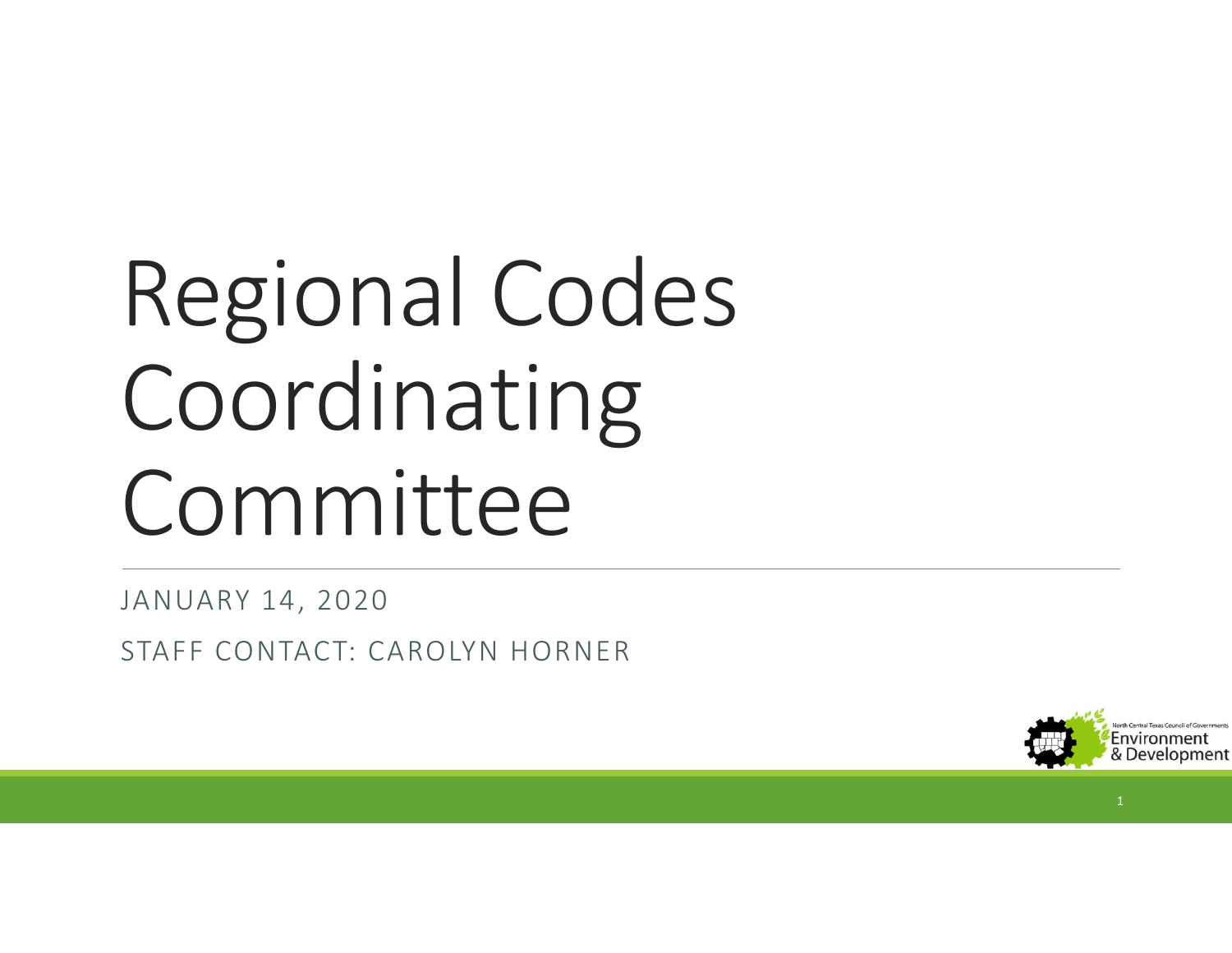#### 1. Welcome and Introductions.

Action Items/Presentations

#### 2. Meeting Summary.

The October 15, 2019 meeting summary will be presented for approval.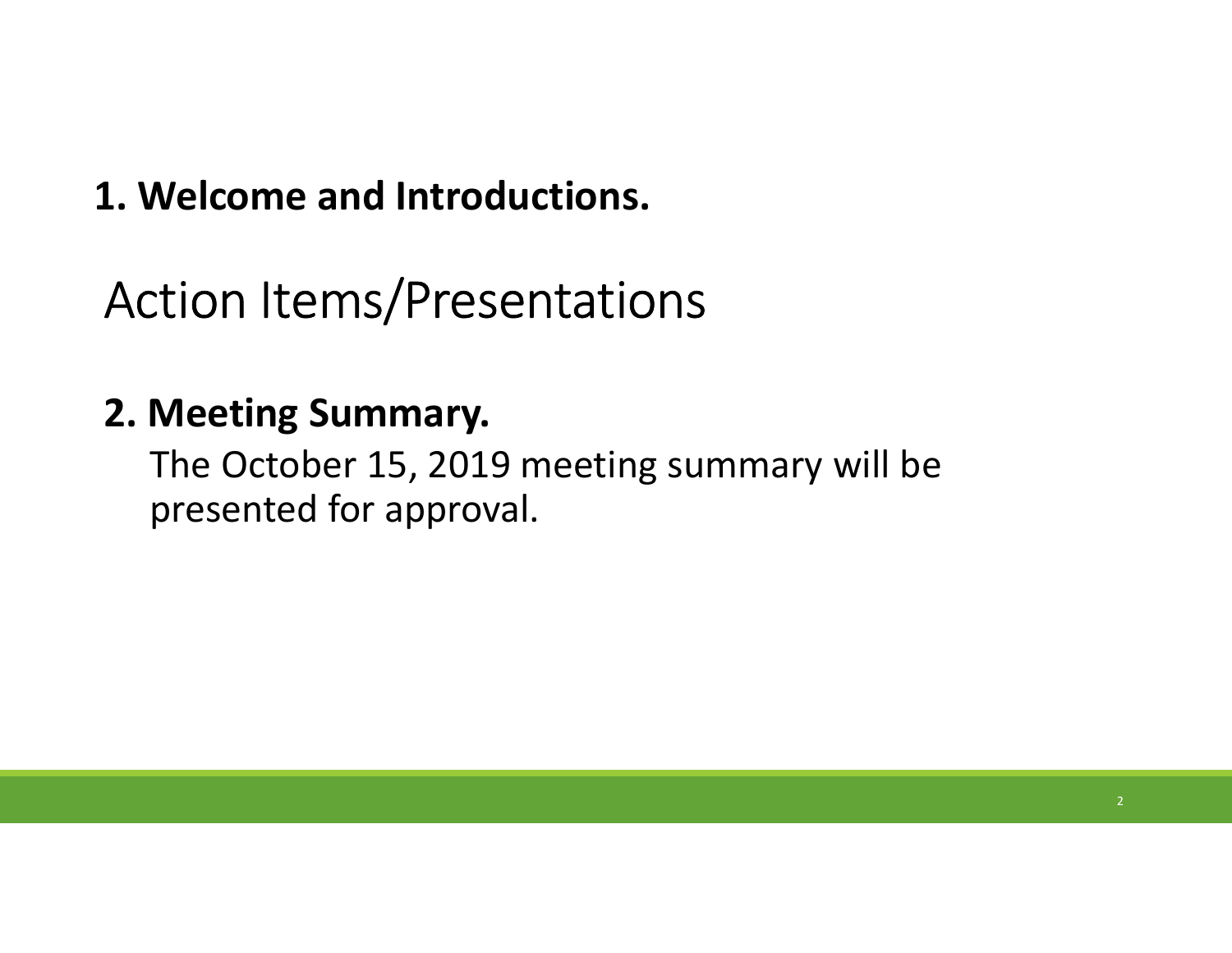3. Regional Codes Coordinating Committee FY2020 Appointments. RCCC vacancies to be discussed, and nominations considered. The FY2020 membership terms began on October 1, 2019.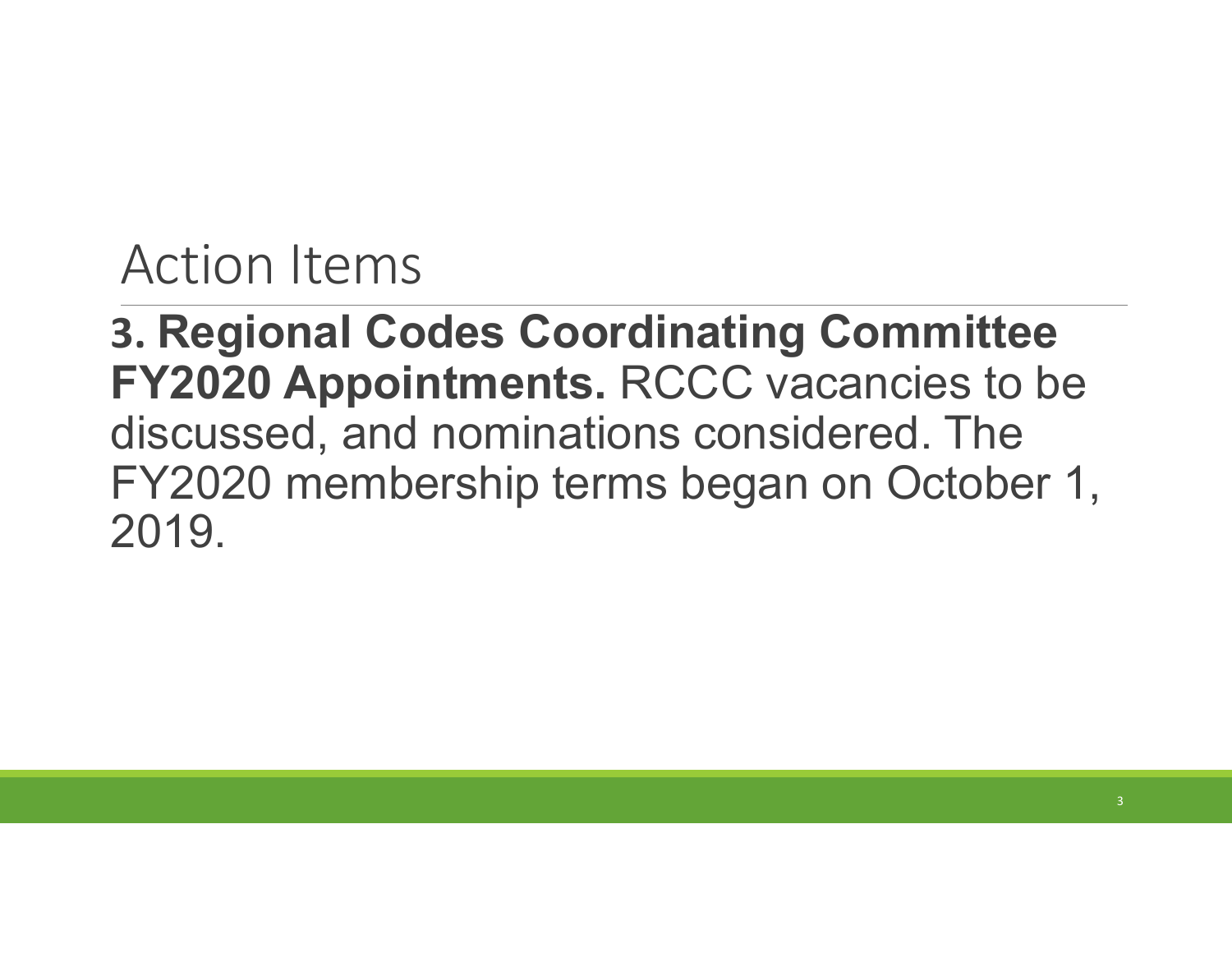### Regional Codes Coordinating Committee FY2020 Membership

Public Sector:

- Two vacancies for a professional involved in municipal inspections with a city or county in North Central Texas who possess technical expertise in construction codes (building, plumbing, electrical, mechanical, or residential).

◦ Prospective Members –

- Joelle Hainley, Building Official, Town of Flower Mound
- Wade McLaurin, Director Of Building Services, City of Mansfield
- Jeremy Booker, Building Official, City of Lewisville
- Wayne Snell, Jr., Director of Inspections, City of Irving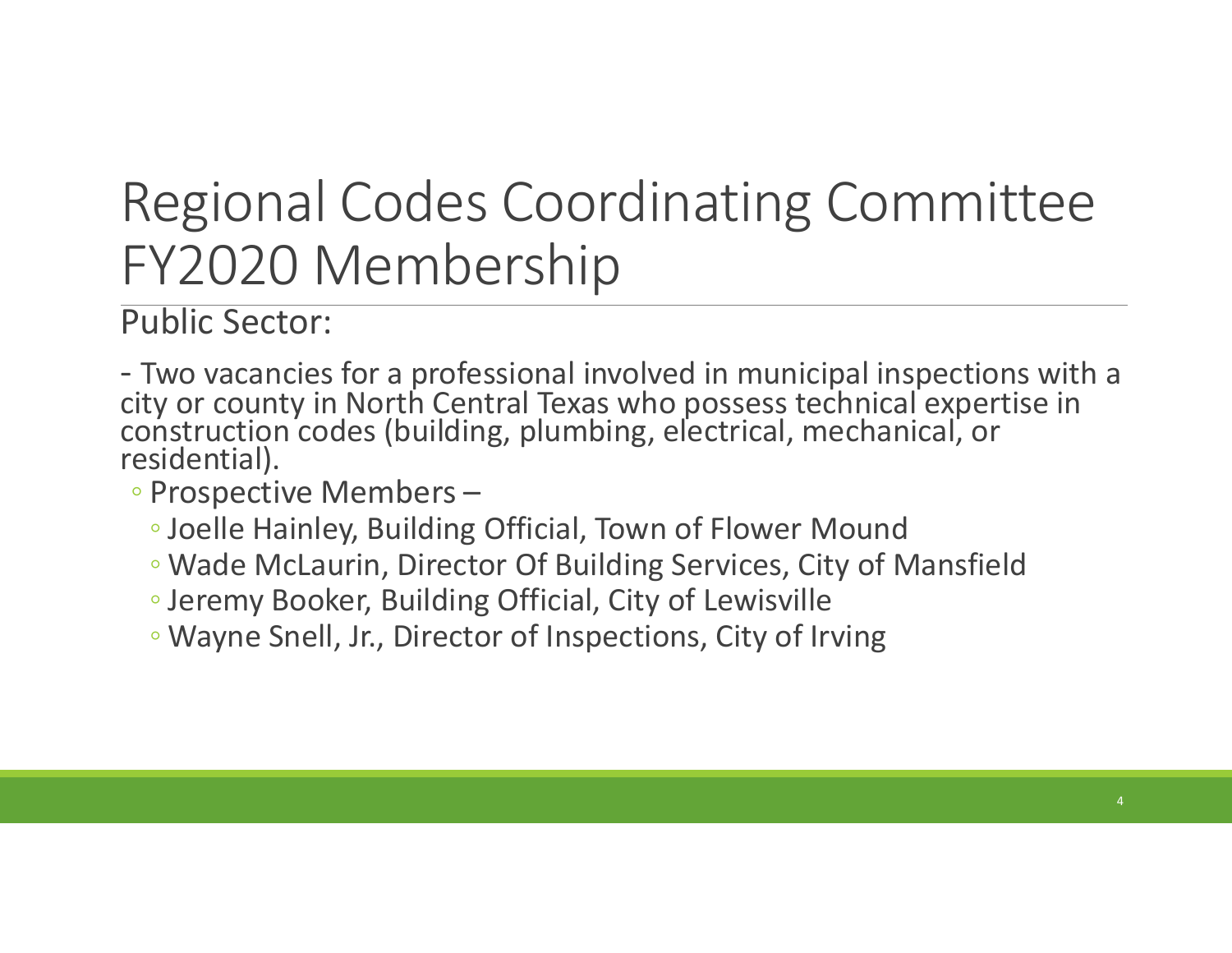#### 4. Approval Sought for Electrical Advisory Board FY2020 Appointments.

The overall number of Advisory Board members may change as approved by the RCCC, as long as at least two-thirds of advisory board members are from the public sector (no set number of private vs. public sector members).

Prior to FY2020 appointments, 8 out of 25 members were private sector (which includes IEC chapter officers).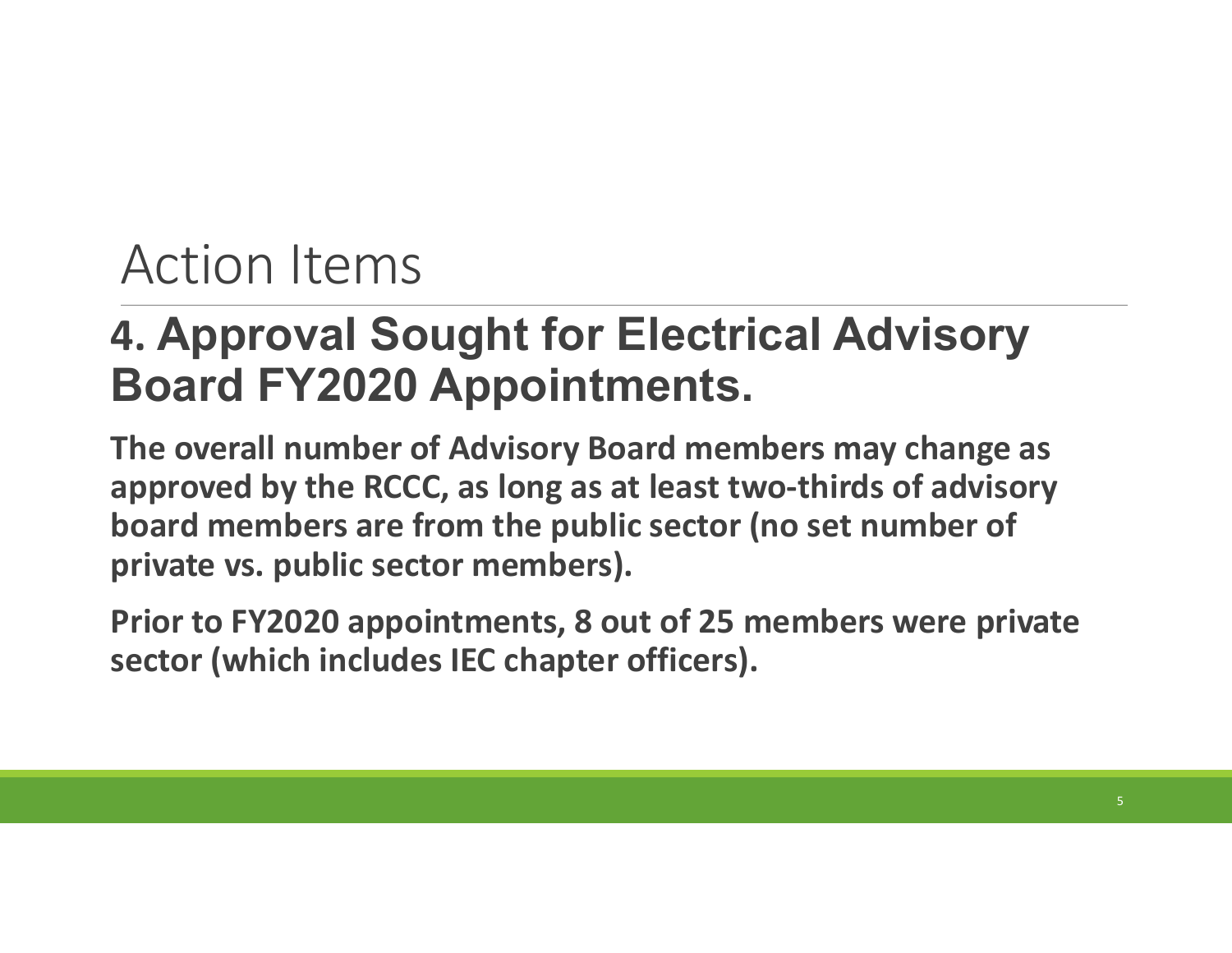#### Public Sector:

- Two members from 2016 EAB off due to relocation/retirement
- Prospective Members Nominated by EAB
	- Roosevelt Fortson, Inspections Services Supervisor, City of Plano
	- Carl Spangler, Inspection Supervisor, City of Fort Worth
	- Calvin Wayne Smith, Chief Building Official, City of Decatur

#### Private Sector:

- Two members from 2016 EAB off due to relocation
- Prospective Members Nominated by EAB
	- Chris Valtierra, VP TX Chapter IAEI
	- Tracy Moreno, P.E., Principle Engineer, ELS Engineering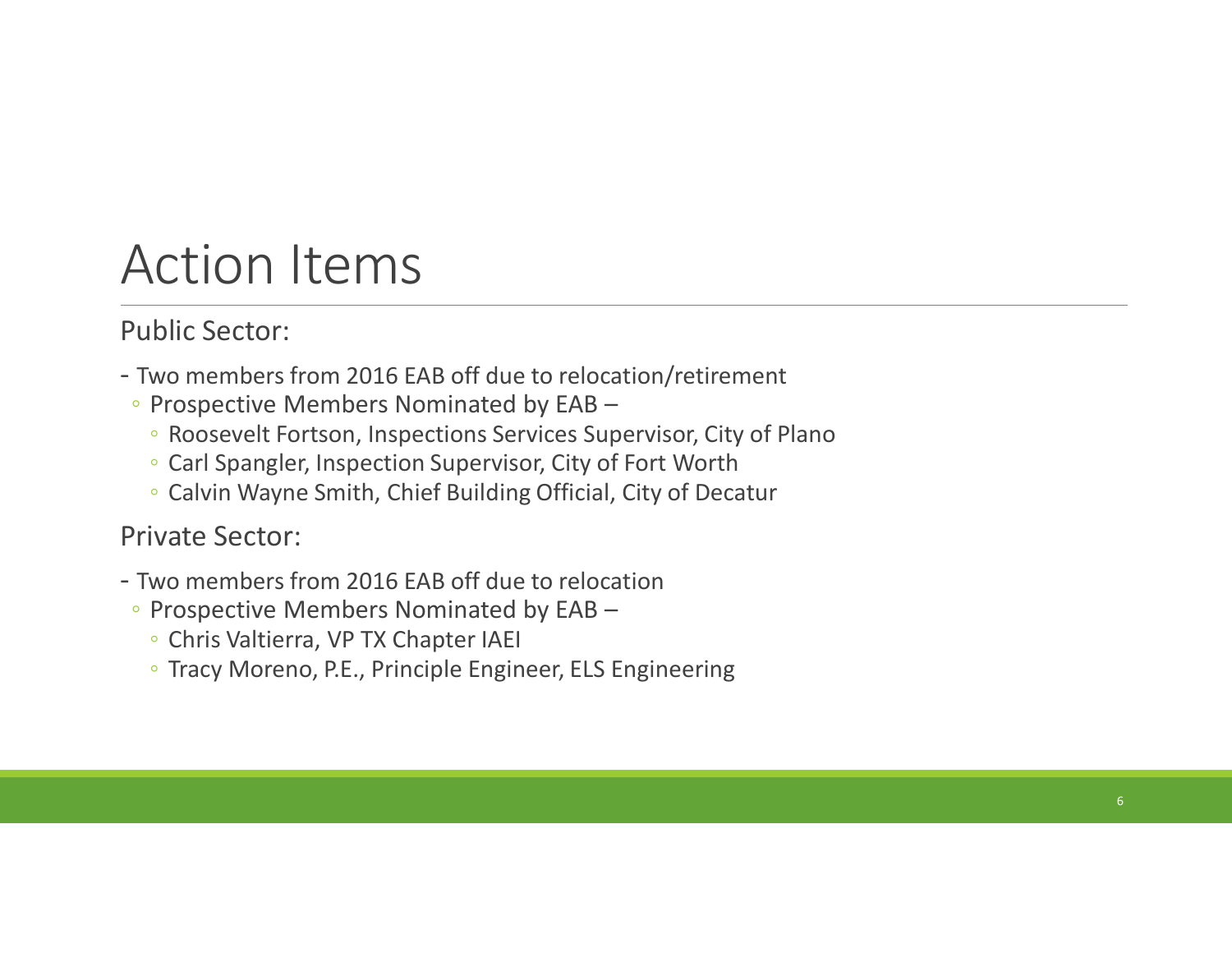Electrical Advisory Board officer nominations.

The RCCC shall appoint the chairperson and vice chairperson of each Advisory Board. These person must be active public or private sector members of the representative Advisory Board and may or may not be members of the RCCC. Priority shall be given to active public sector members over private sector members.

The EAB nominated the following members for officer positions:

- Chair: James Hathorn, City of Irving
- Vice Chair: Jeff McCabe, City of Dallas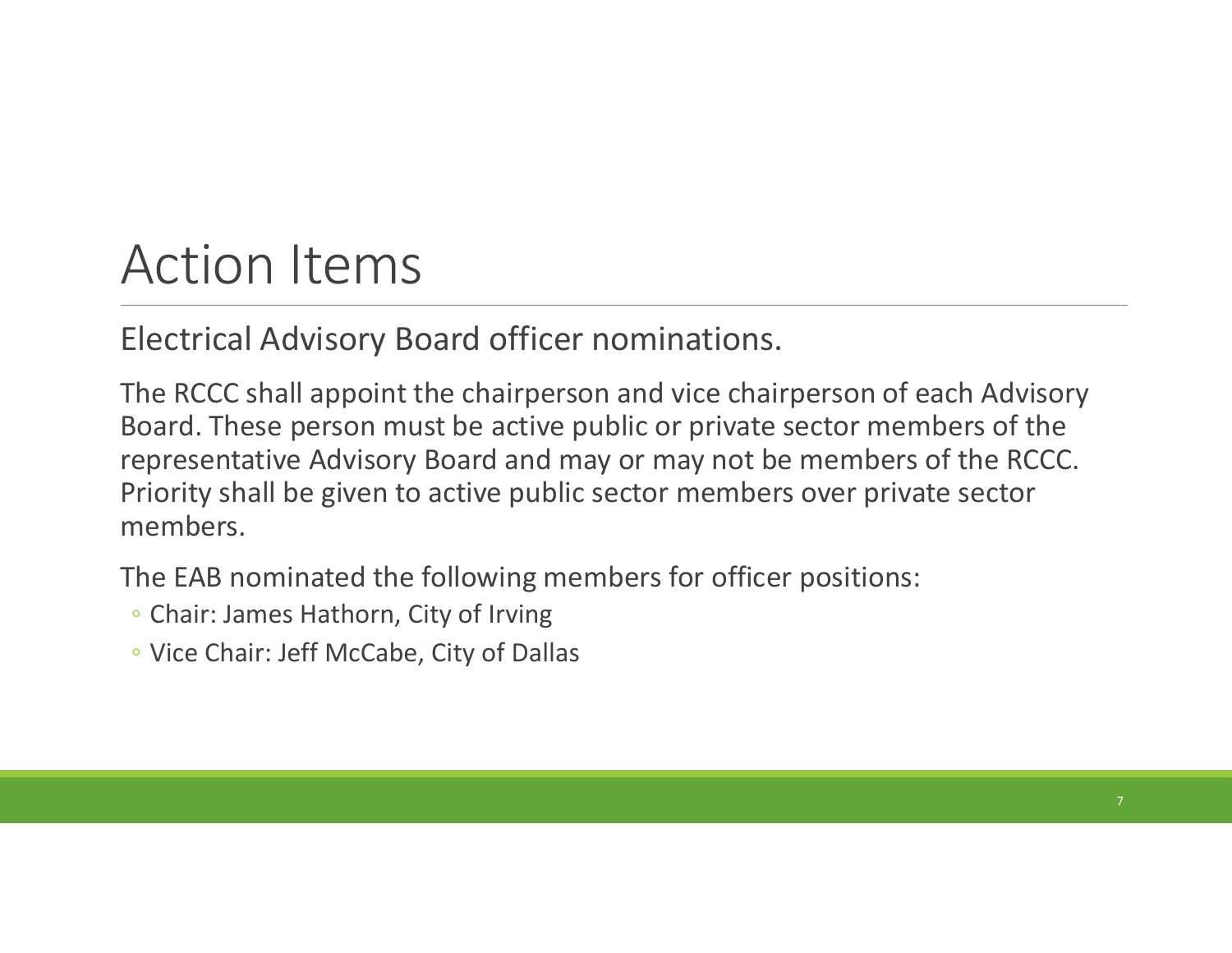#### 5. Electronic Plan Submittal Subcommittee Activities. Christine Hadley, City of Irving, will provide an update on the Electronic Plan Submittal Subcommittee outcome.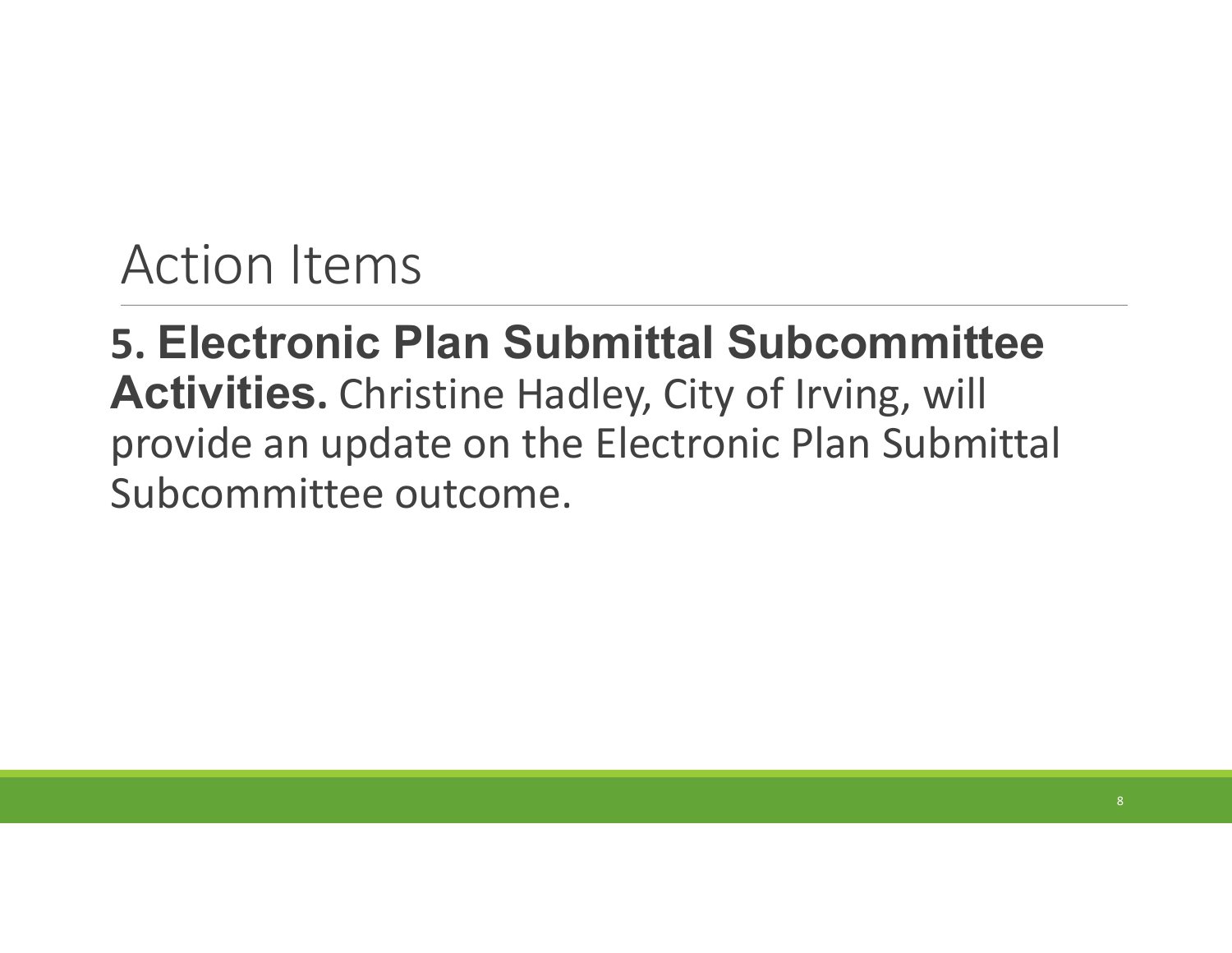#### 6. Regional Codes Work Program Funding – No change to cost from FY 19 to FY20.

No new participation since the last RCCC meeting in October 2019.

| <b>Population (NCTCOG</b><br><b>Estimates)</b> | <b>Cost</b> |  |
|------------------------------------------------|-------------|--|
| 1 million+                                     | \$7,500     |  |
| 750,000-999,999                                | \$7,000     |  |
| 500,000-749,999                                | \$6,000     |  |
| 350,000-499,999                                | \$5,000     |  |
| 200,000-349,999                                | \$4,150     |  |
| 100,000-199,999                                | \$3,250     |  |
| 50,000-99,999                                  | \$2,150     |  |
| 25,000-49,999                                  | \$1,400     |  |
| 10,000-24,999                                  | \$1,000     |  |
| <b>Less than 10,000</b>                        | \$500       |  |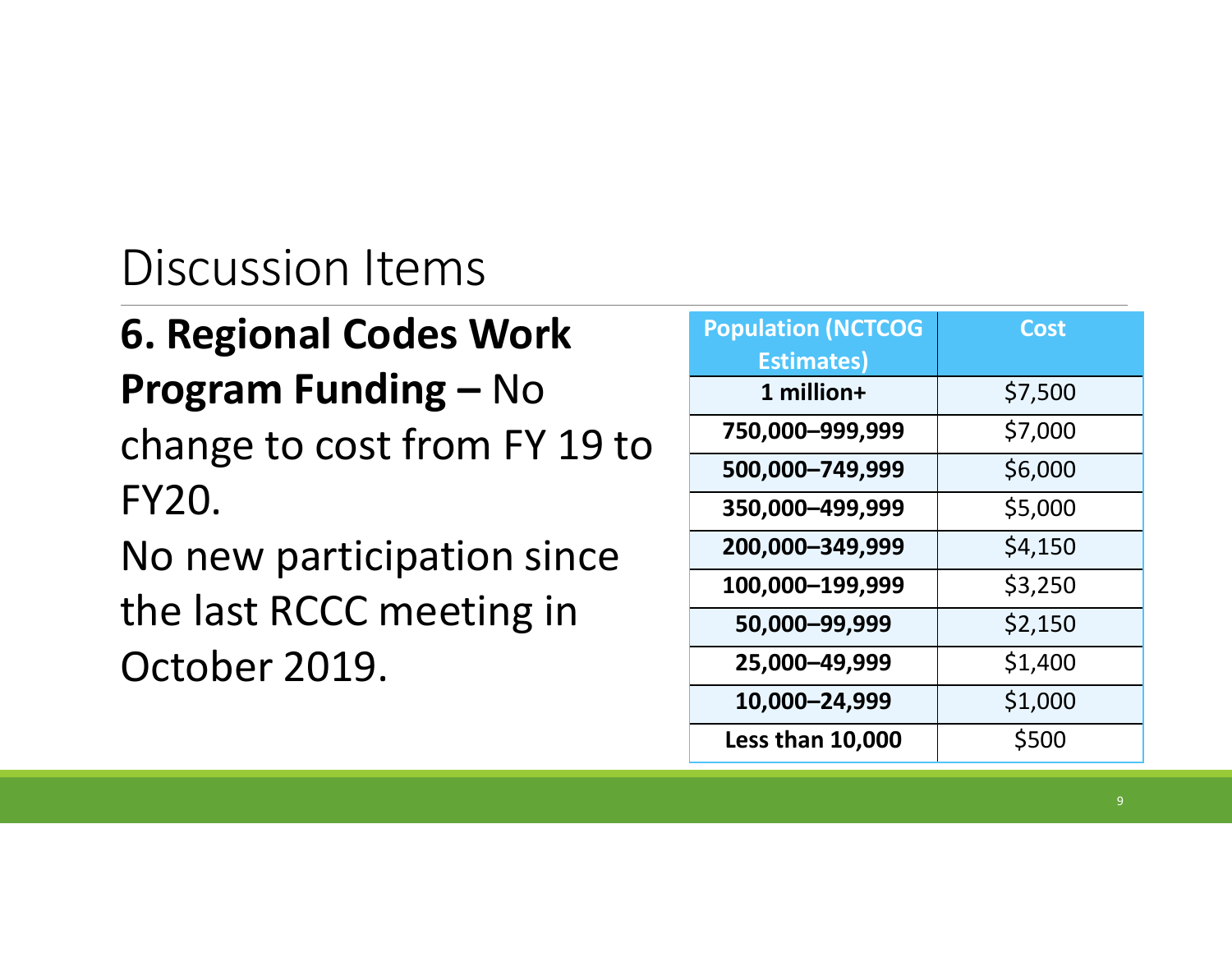#### Regional Codes Work Program Funding.

- 
- Scussion Items<br>**I. Funding Goal for Frogram Funding.**<br>I. Funding Goal for FY20 = \$100,000<br>II. Current Committed Funding for FY20 =<br>\$8,800 Scussion Items<br> **II. Committed Funding Funding**<br>
I. Funding Goal for FY20 = \$100,000<br>
II. Current Committed Funding for FY20 =<br>
\$8,800 \$8,800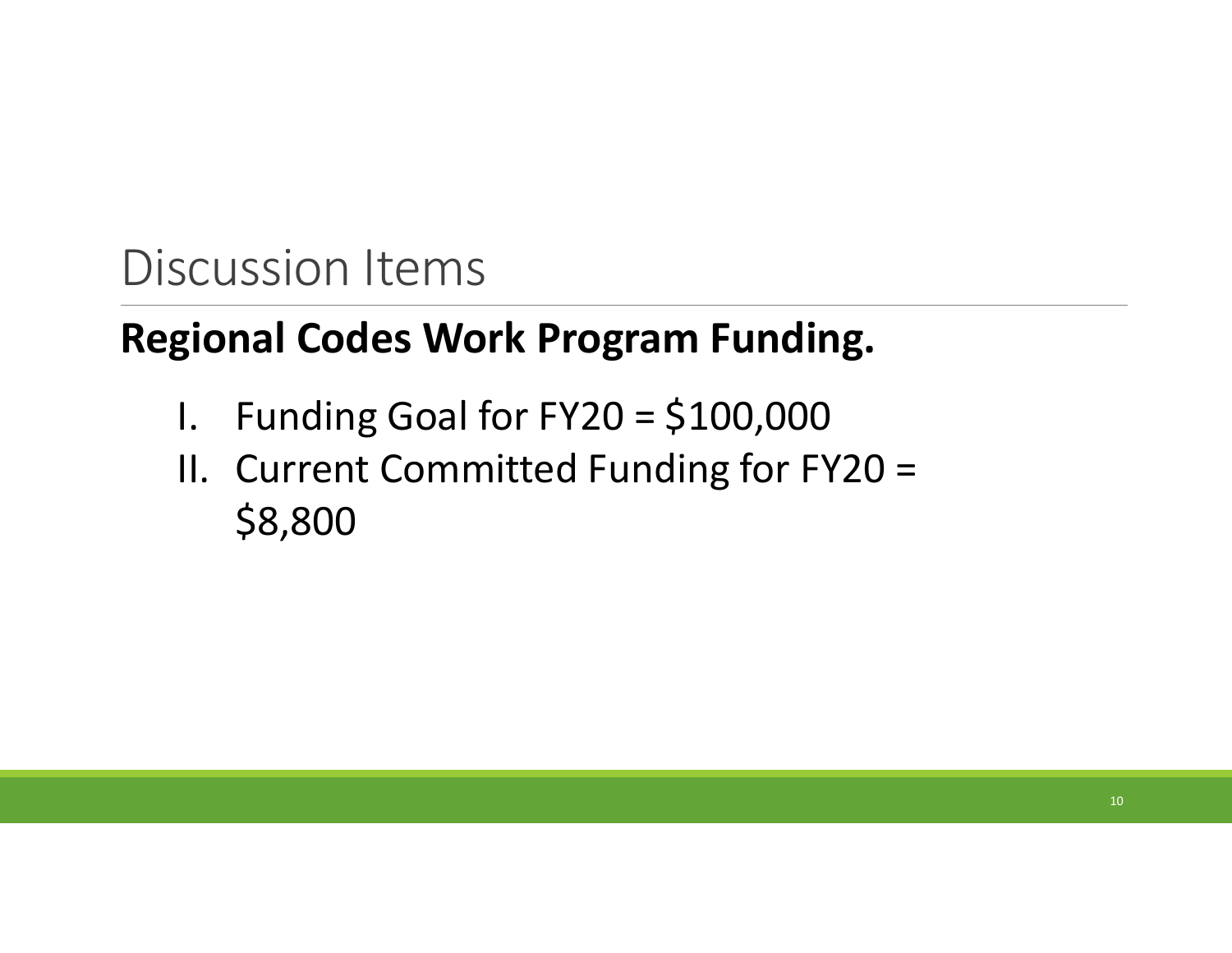### Current Funding (FY20).

| Entity                    | Amount Committed (As of 10/10/2019) |
|---------------------------|-------------------------------------|
| City of Corinth           | \$1,000                             |
| City of Edgecliff Village | \$500                               |
| City of Garland           | \$4,150                             |
|                           |                                     |
| City of Granbury          | \$500                               |
| <b>Highland Park</b>      | \$500                               |
| City of Mansfield         | \$2,150                             |
|                           |                                     |
| <b>Total Committed</b>    | \$8,800                             |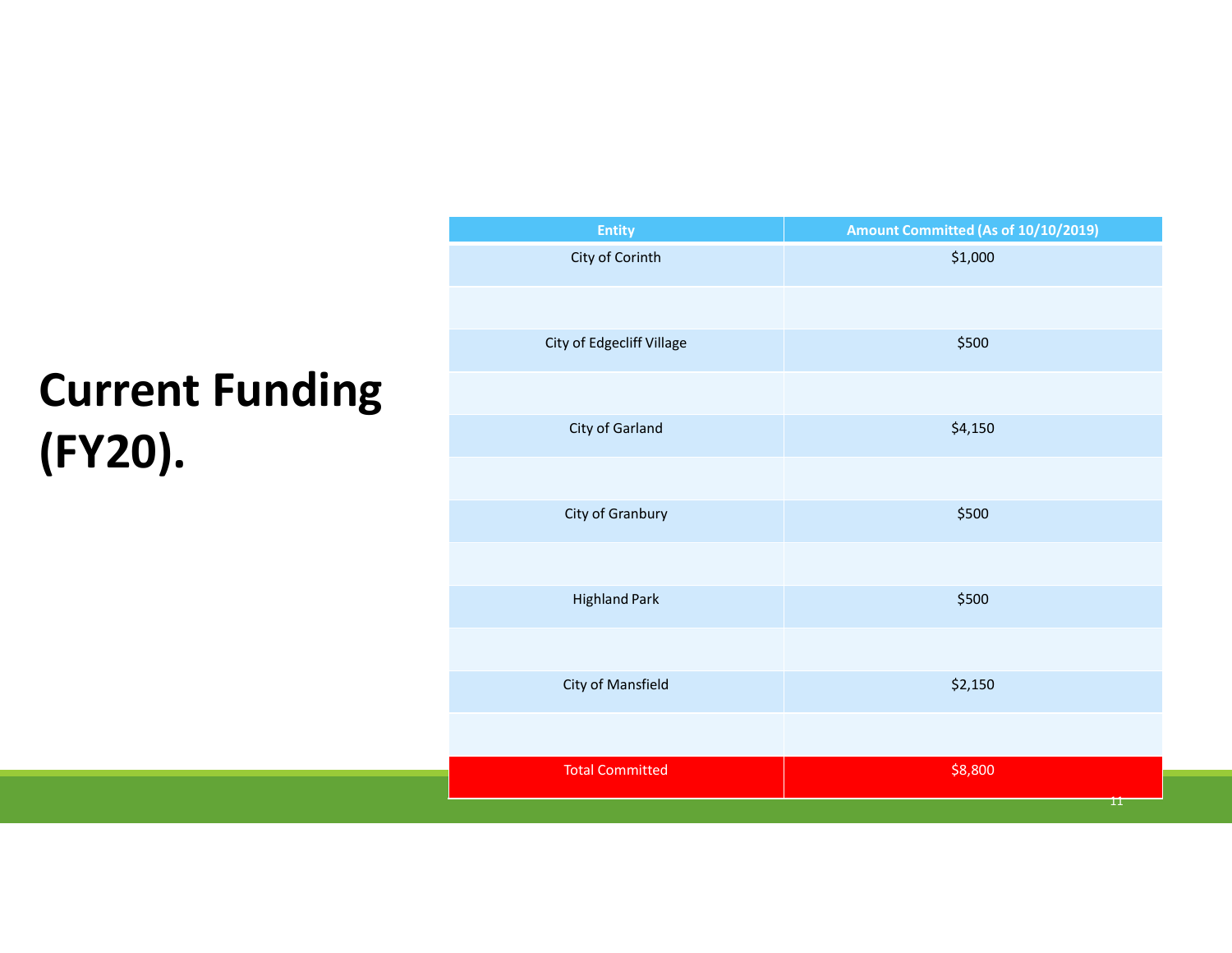#### Anticipated Training Timeline and Topic Prioritization.

|                                                                  | <b>oated Training Timeline and Topic Prioritization.</b> |
|------------------------------------------------------------------|----------------------------------------------------------|
| <b>Education/Training Deliverable</b>                            | <b>Date</b>                                              |
| <b>Elected Official Training</b>                                 | <b>TBD</b>                                               |
| <b>Code Adoption Process Video</b>                               | November 2019                                            |
| <b>Swim &amp; Spa Code</b>                                       | <b>February 21, 2020</b>                                 |
| <b>Census Workshop</b>                                           | February 4, 2020*                                        |
| <b>Small City Roundtable</b>                                     | Spring 2020                                              |
| <b>Education Video (Topic</b>                                    | Spring 2020                                              |
| discussion needed)                                               |                                                          |
| *part of the Center for<br><b>Development Excellence program</b> |                                                          |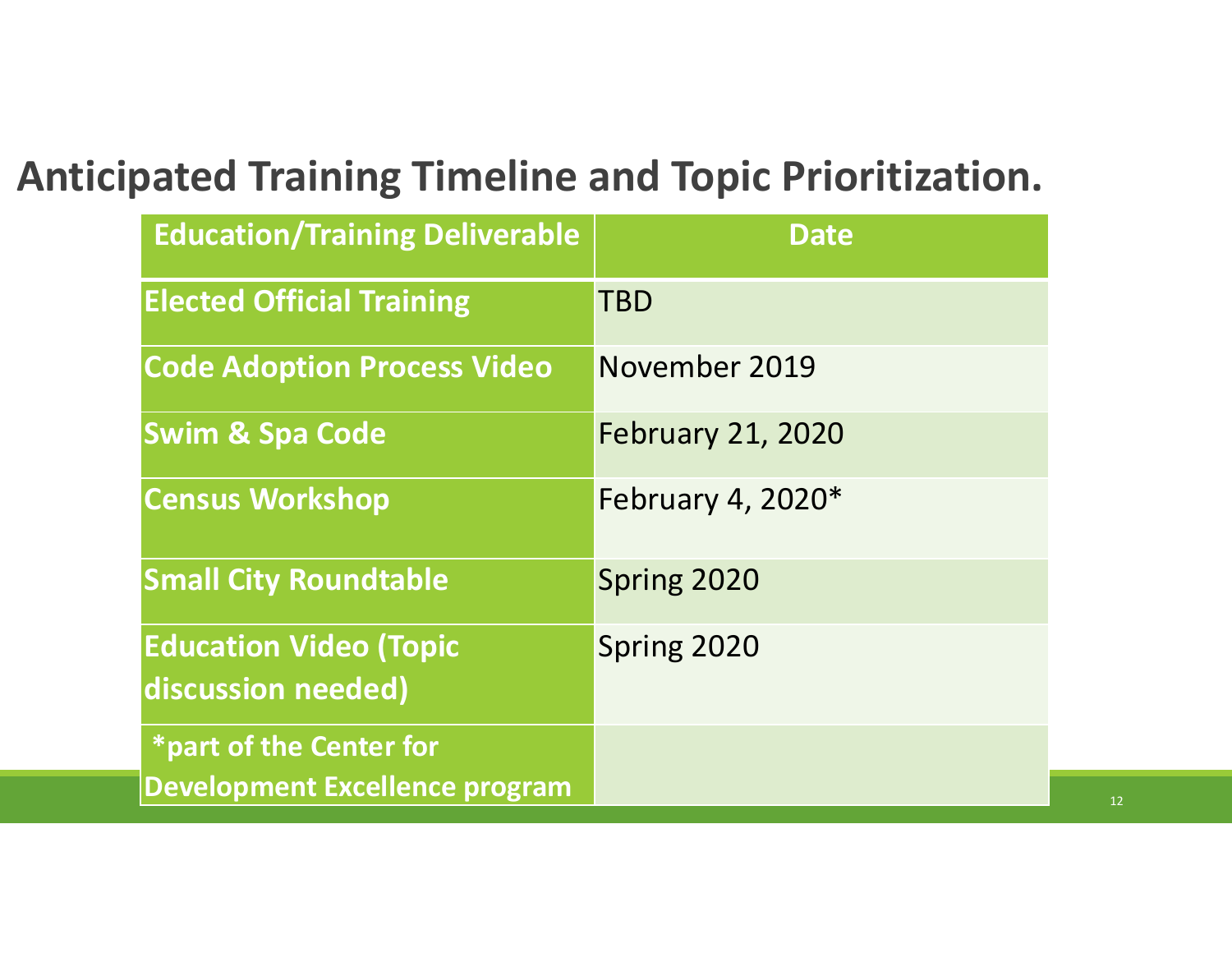#### FY2021 Work Plan

Current workplan expires September 30, 2020. NCTCOG staff wants your input on the next work plan. Items to consider:

-time span of work plan (annual vs. multi-year)

-video topics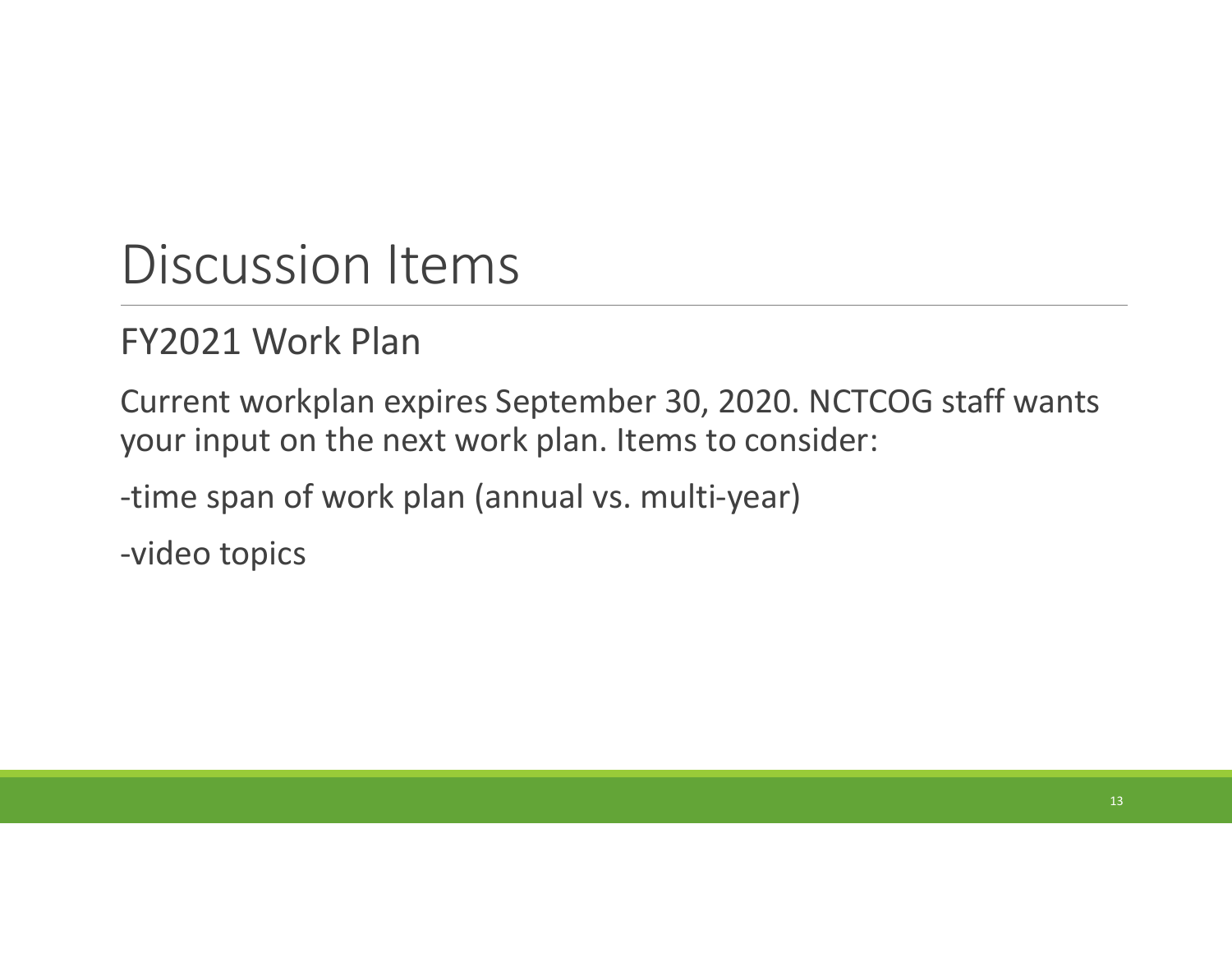# 7. Code Adoption Process Educational Video. NCTCOG will play the final explainer video covering the code adoption process.<br>https://youtu.be/jaPuOHW2k9o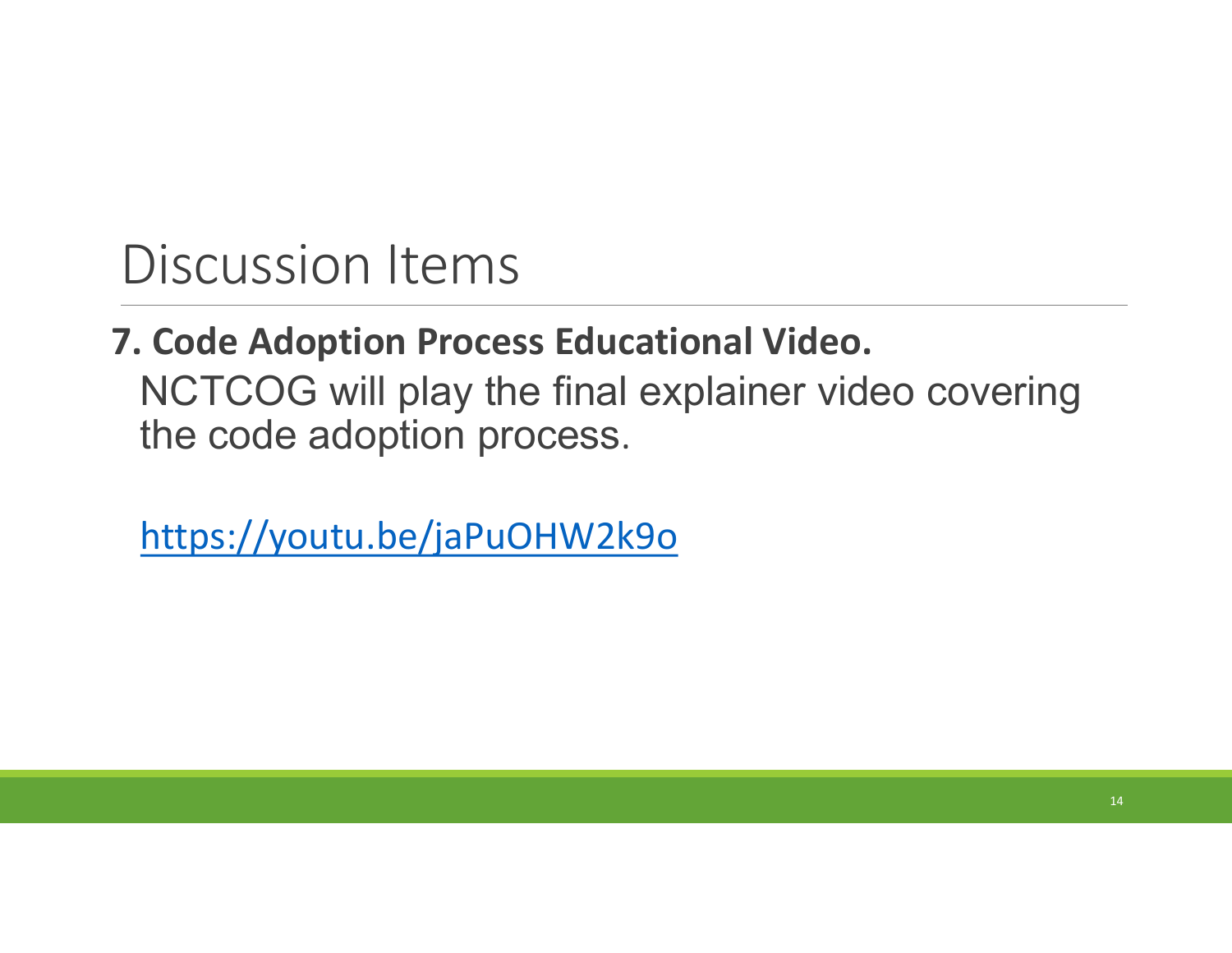#### 8. Annual Survey

NCTCOG is preparing the annual survey for distribution.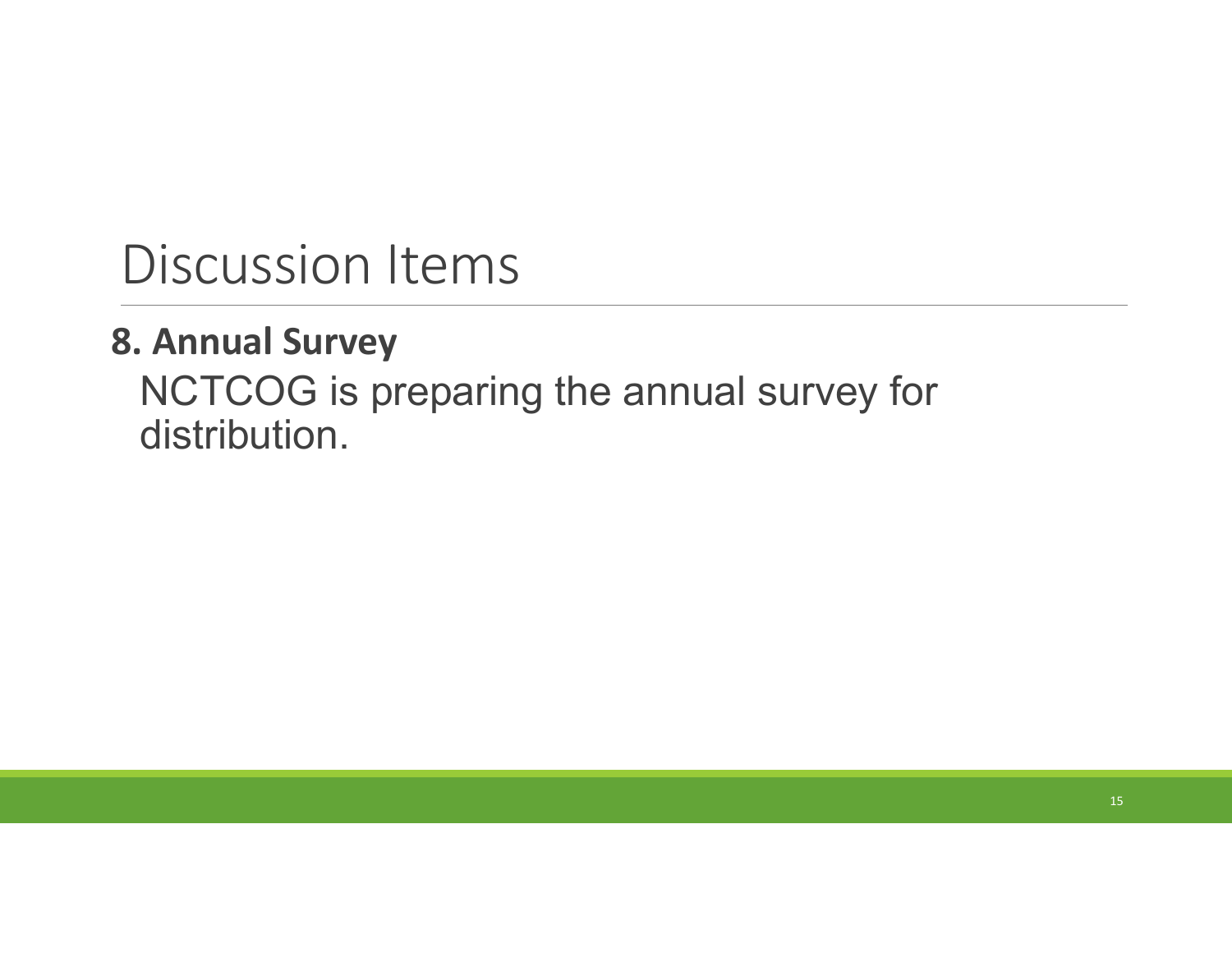### Other Business and Roundtable **Discussion**

#### 9. Future Agenda Items.

The committee can request future agenda items.

#### 10. Roundtable Topics/Other Business.

RCCC members and NCTCOG may share additional items of interest.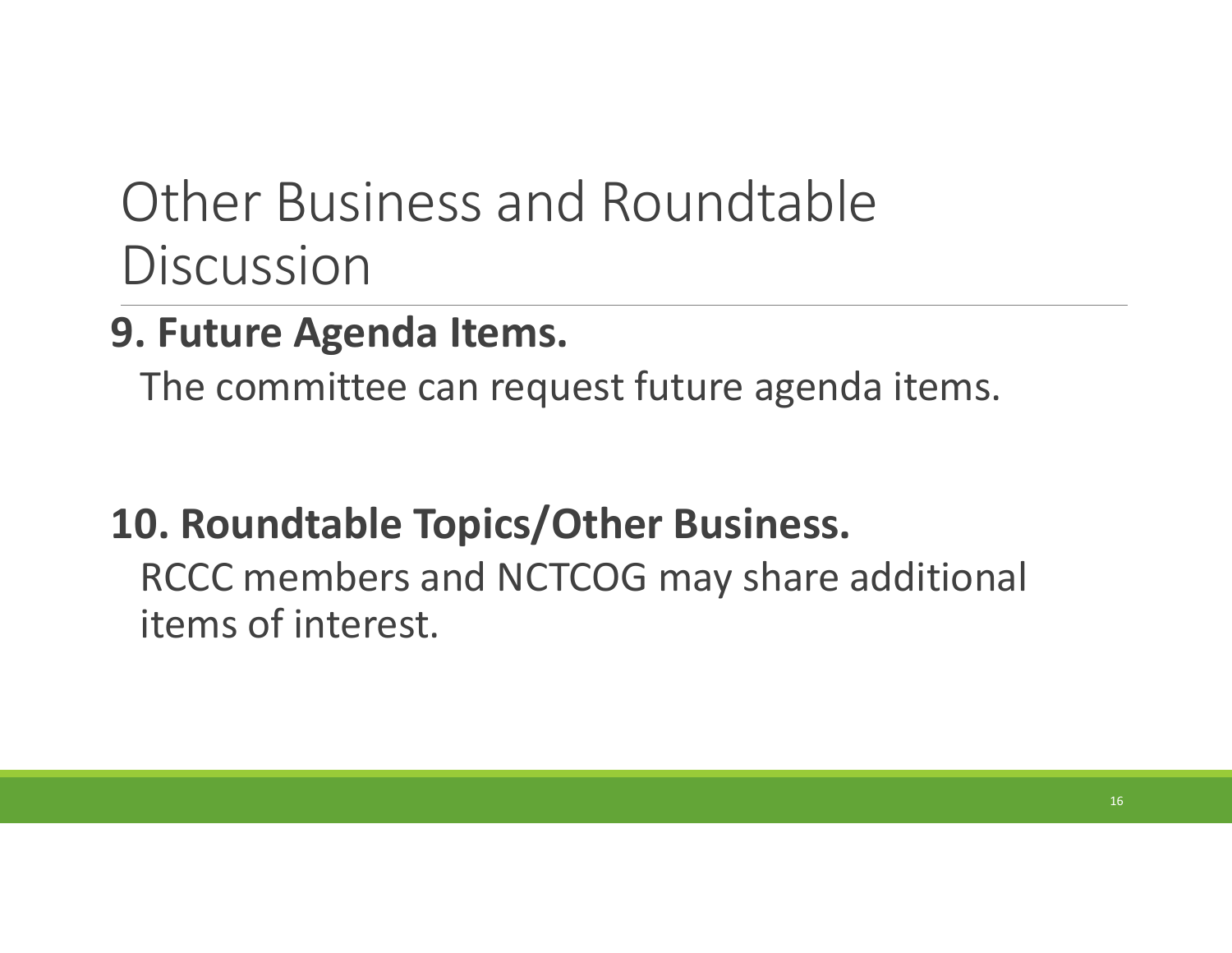### Other Business and Roundtable **Discussion**

#### 12. Schedule for the Next RCCC Meeting.

Other Business and Roundtable<br>Discussion<br>**2. Schedule for the Next RCCC Meeting.**<br>The next meeting date is <u>tentatively</u> scheduled for<br>Tuesday, April 14, 2020 at 9:30 AM in the Regional<br>Forum Conference Room. Tuesday, April 14, 2020 at 9:30 AM in the Regional Forum Conference Room.

#### 13. Adjournment.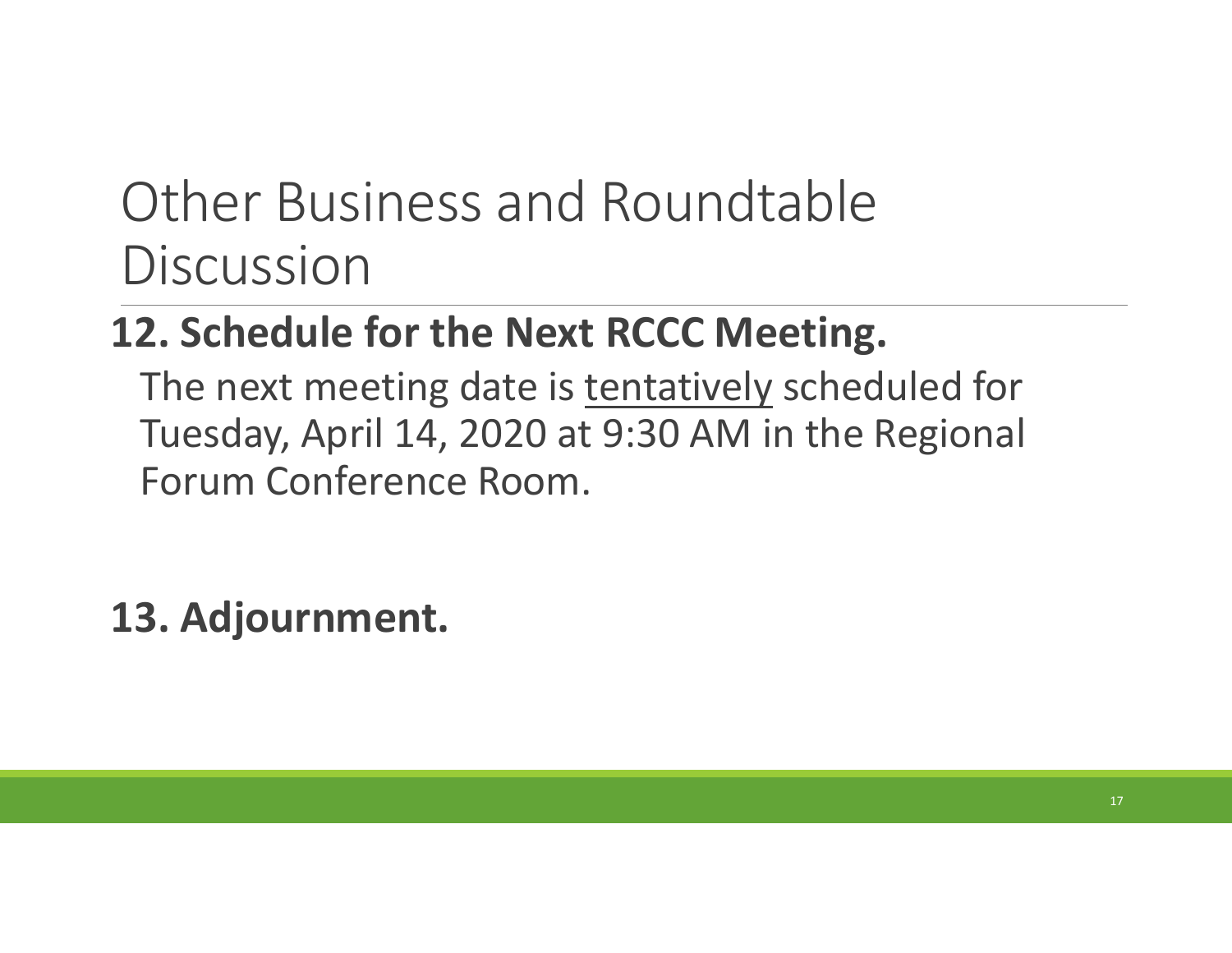### Other Items

#### A list of upcoming events are on our website at https://www.nctcog.org/envir/events

NCTCOG staff is hosting a Census 2020 Regional Workshop on February 4<sup>th</sup>, 2020 at 9:00 am. The event is free, but we are requesting you register at the above link.